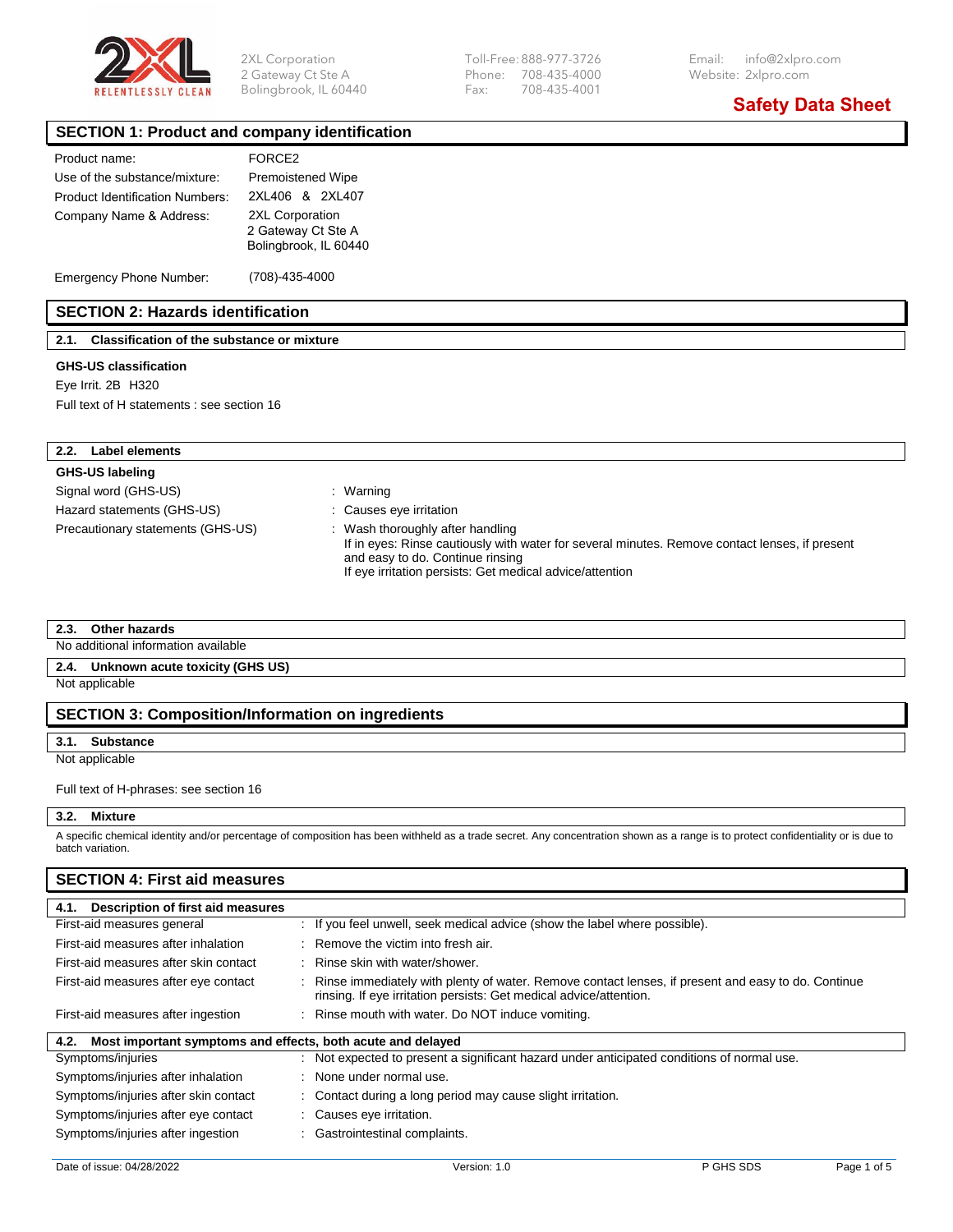# **FORCE2**

Safety Data Sheet

| 4.3.                                                                         | Indication of any immediate medical attention and special treatment needed                                                                                         |
|------------------------------------------------------------------------------|--------------------------------------------------------------------------------------------------------------------------------------------------------------------|
| Treat symptomatically.                                                       |                                                                                                                                                                    |
| <b>SECTION 5: Firefighting measures</b>                                      |                                                                                                                                                                    |
| 5.1. Extinguishing media                                                     |                                                                                                                                                                    |
| Suitable extinguishing media                                                 | : Adapt extinguishing media to the environment.                                                                                                                    |
| 5.2. Special hazards arising from the substance or mixture                   |                                                                                                                                                                    |
| Reactivity                                                                   | : Upon combustion: CO and CO2 are formed.                                                                                                                          |
| 5.3. Advice for firefighters                                                 |                                                                                                                                                                    |
| Firefighting instructions                                                    | : Exercise caution when fighting any chemical fire. Use water spray or fog for cooling exposed                                                                     |
|                                                                              | containers. Take account of environmentally hazardous firefighting water.                                                                                          |
| Protection during firefighting                                               | : Do not enter fire area without proper protective equipment, including respiratory protection.                                                                    |
| <b>SECTION 6: Accidental release measures</b>                                |                                                                                                                                                                    |
| 6.1. Personal precautions, protective equipment and emergency procedures     |                                                                                                                                                                    |
| General measures                                                             | : Isolate from fire, if possible, without unnecessary risk.                                                                                                        |
| 6.1.1. For non-emergency personnel                                           |                                                                                                                                                                    |
| Protective equipment                                                         | : Protective goggles. Protective clothing.                                                                                                                         |
| <b>Emergency procedures</b>                                                  | Evacuate unnecessary personnel. Avoid contact with skin, eyes and clothing. Ventilate spillage area.                                                               |
|                                                                              |                                                                                                                                                                    |
| 6.1.2. For emergency responders                                              |                                                                                                                                                                    |
| Protective equipment                                                         | : Equip cleanup crew with proper protection.                                                                                                                       |
| Emergency procedures                                                         | Stop leak if safe to do so. Stop release. Ventilate area.                                                                                                          |
| 6.2. Environmental precautions                                               |                                                                                                                                                                    |
| Avoid release to the environment. Prevent entry to sewers and public waters. |                                                                                                                                                                    |
| Methods and material for containment and cleaning up<br>6.3.                 |                                                                                                                                                                    |
| For containment                                                              | : Contain released substance, pump into suitable containers.                                                                                                       |
| Methods for cleaning up                                                      | : This material and its container must be disposed of in a safe way, and as per local legislation.                                                                 |
| 6.4.<br>Reference to other sections                                          |                                                                                                                                                                    |
| No additional information available                                          |                                                                                                                                                                    |
| <b>SECTION 7: Handling and storage</b>                                       |                                                                                                                                                                    |
| 7.1. Precautions for safe handling                                           |                                                                                                                                                                    |
| Precautions for safe handling                                                | Comply with the legal requirements. Do not handle until all safety precautions have been read                                                                      |
|                                                                              | and understood. Use personal protective equipment as required. Do not eat, drink or smoke<br>when using this product. Do not get in eyes, on skin, or on clothing. |
| Hygiene measures                                                             | : Wash thoroughly after handling. Wash contaminated clothing before reuse.                                                                                         |
| Conditions for safe storage, including any incompatibilities<br>7.2.         |                                                                                                                                                                    |
| Technical measures                                                           | : Comply with applicable regulations.                                                                                                                              |
| Storage conditions                                                           | Keep container closed when not in use.                                                                                                                             |
| Incompatible products                                                        | Acids. Strong oxidizing agents.                                                                                                                                    |
| Incompatible materials                                                       | Heat sources. Open flame.                                                                                                                                          |
| Storage area                                                                 | Meet the legal requirements. Store in a cool area. Store in a well-ventilated place.                                                                               |
| Special rules on packaging                                                   | meet the legal requirements.                                                                                                                                       |
| <b>SECTION 8: Exposure controls/personal protection</b>                      |                                                                                                                                                                    |

### **SECTION 8: Exposure controls/personal protection**

**8.1. Control parameters**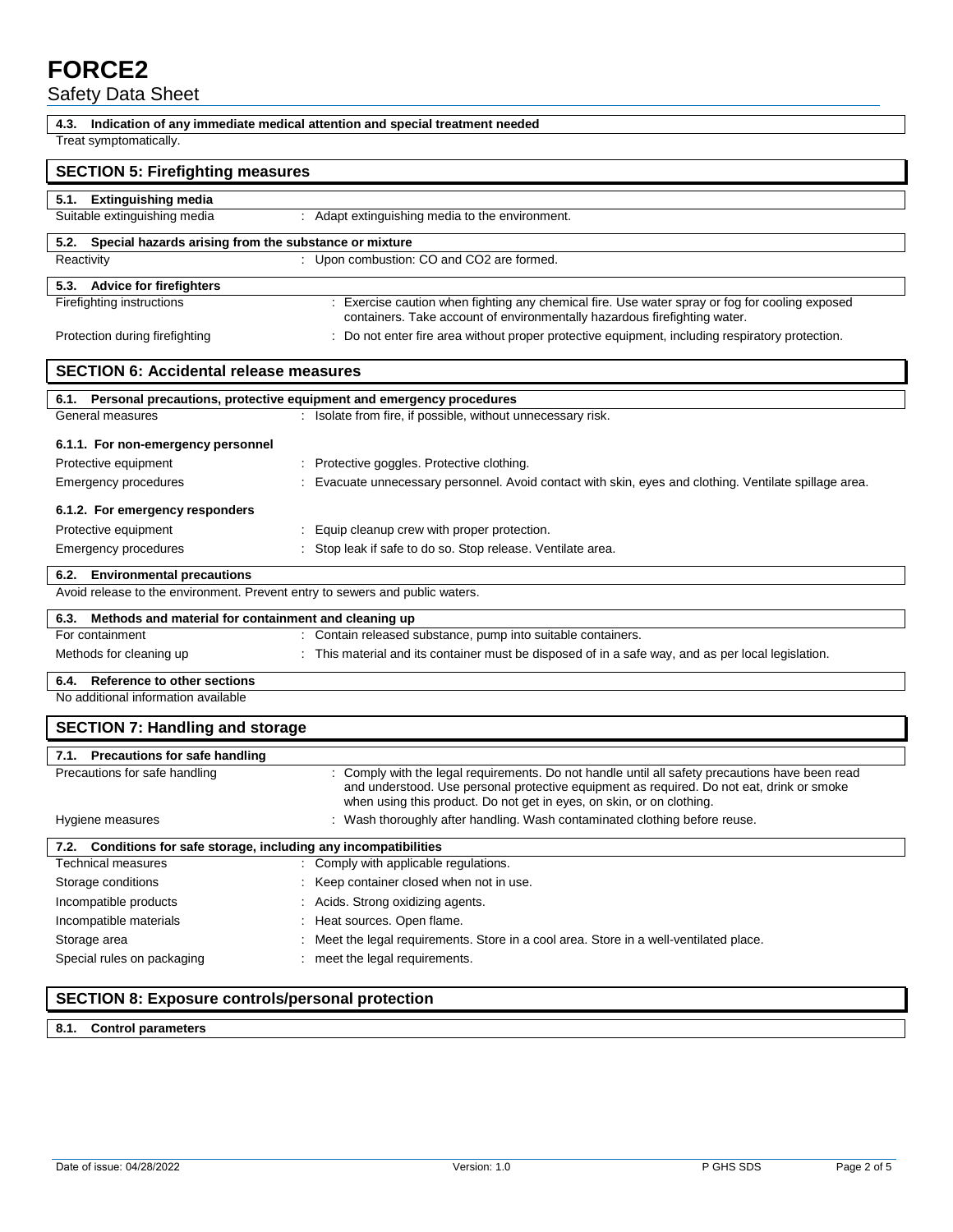# **FORCE2**

Safety Data Sheet

#### **8.2. Exposure controls**

Personal protective equipment : Use appropriate personal protective equipment when risk assessment indicates this is necessary. Safety glasses. Protective clothing.



# **SECTION 9: Physical and chemical properties**

| Information on basic physical and chemical properties<br>9.1. |                                                   |  |  |
|---------------------------------------------------------------|---------------------------------------------------|--|--|
| Physical state                                                | : Solid                                           |  |  |
| Appearance                                                    | Premoistened wipe.                                |  |  |
| Odor                                                          | Citrus scent                                      |  |  |
| Odor threshold                                                | No data available                                 |  |  |
| pH                                                            | $: 10.5 - 12.5$                                   |  |  |
| Melting point                                                 | No data available                                 |  |  |
| Freezing point                                                | No data available                                 |  |  |
| Boiling point                                                 | No data available                                 |  |  |
| Flash point                                                   | > 200 °F Tested using the liquid component        |  |  |
| Relative evaporation rate (butyl acetate=1)                   | No data available                                 |  |  |
| Flammability (solid, gas)                                     | : No data available                               |  |  |
| <b>Explosion limits</b>                                       | No data available                                 |  |  |
| Explosive properties                                          | No data available                                 |  |  |
| Oxidizing properties                                          | No data available                                 |  |  |
| Vapor pressure                                                | No data available                                 |  |  |
| Relative density                                              | No data available                                 |  |  |
| Relative vapor density at 20 °C                               | : No data available                               |  |  |
| Specific gravity / density                                    | : 1 g/ml Tested using the liquid component        |  |  |
| Solubility                                                    | Liquid component is soluble in water.             |  |  |
| Log Pow                                                       | No data available                                 |  |  |
| Log Kow                                                       | : No data available                               |  |  |
| Auto-ignition temperature                                     | No data available                                 |  |  |
| Decomposition temperature                                     | No data available                                 |  |  |
| Viscosity                                                     | : No data available                               |  |  |
| Viscosity, kinematic                                          | No data available                                 |  |  |
| Viscosity, dynamic                                            | : No data available                               |  |  |
| VOC content                                                   | $\approx$ 0.5 % Tested using the liquid component |  |  |
|                                                               |                                                   |  |  |

#### **SECTION 10: Stability and reactivity**

#### **10.1. Reactivity**

Upon combustion: CO and CO2 are formed.

#### **10.2. Chemical stability**

Stable under normal conditions.

#### **10.3. Possibility of hazardous reactions**

#### Refer to section 10.1 on Reactivity.

#### **10.4. Conditions to avoid**

No additional information available

# **10.5. Incompatible materials**

Acids.

#### **10.6. Hazardous decomposition products**

Under normal conditions of storage and use, hazardous decomposition products should not be produced.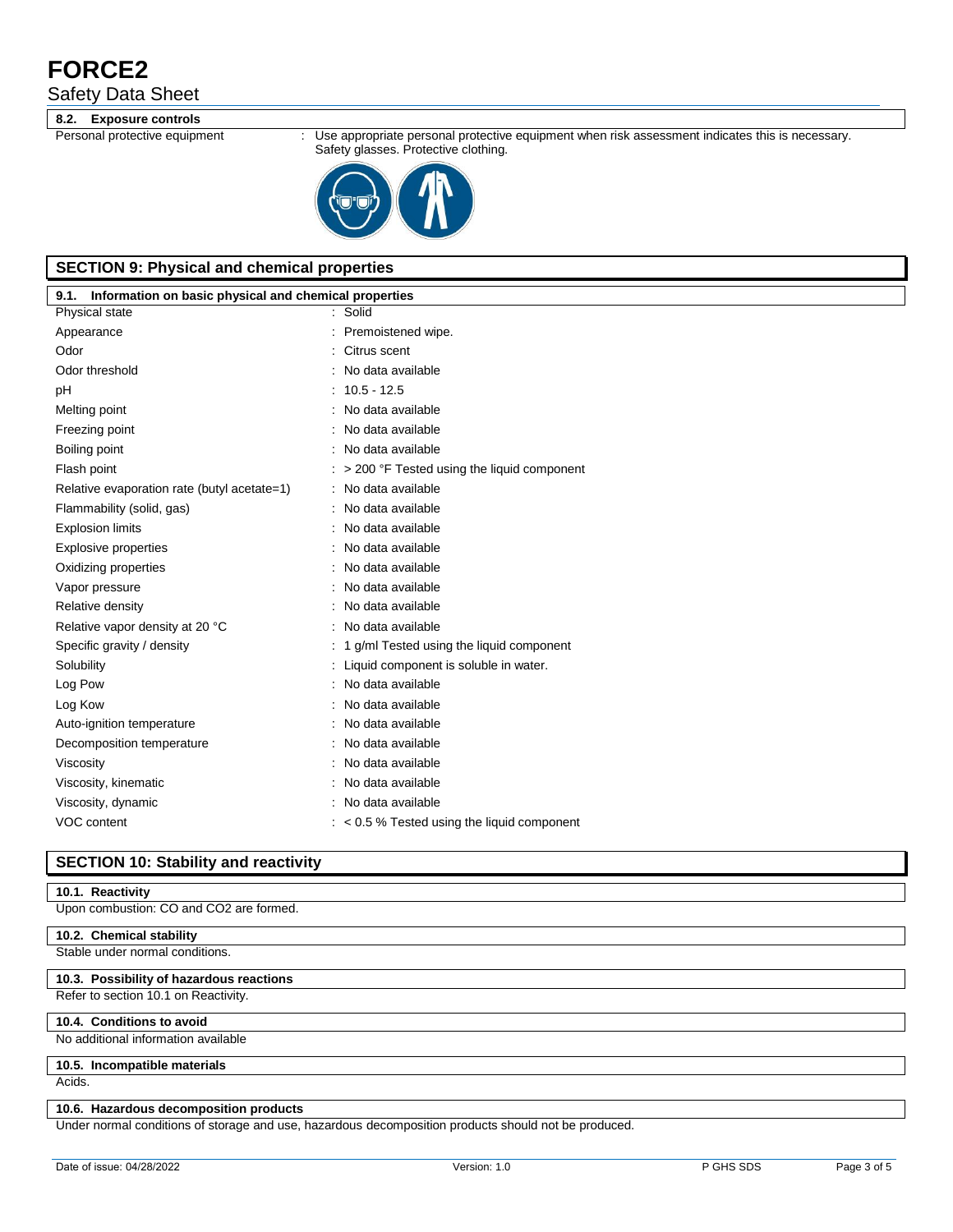# **FORCE2**

Safety Data Sheet

### **SECTION 11: Toxicological information**

#### **11.1. Information on toxicological effects**

| Acute toxicity                                                               | ÷. | Not classified                                              |
|------------------------------------------------------------------------------|----|-------------------------------------------------------------|
| Skin corrosion/irritation                                                    |    | : Not classified                                            |
|                                                                              |    | pH: 10.5 - 12.5                                             |
| Serious eye damage/irritation                                                |    | : Causes eye irritation.                                    |
|                                                                              |    | pH: 10.5 - 12.5                                             |
| Respiratory or skin sensitization                                            |    | : Not classified                                            |
| Germ cell mutagenicity                                                       |    | : Not classified                                            |
| Carcinogenicity                                                              |    | : Not classified                                            |
| Reproductive toxicity                                                        |    | : Not classified                                            |
| Specific target organ toxicity – single exposure $\therefore$ Not classified |    |                                                             |
| Specific target organ toxicity – repeated                                    |    | : Not classified                                            |
| exposure                                                                     |    |                                                             |
| Aspiration hazard                                                            |    | : Not classified                                            |
| Symptoms/injuries after inhalation                                           |    | : None under normal use.                                    |
| Symptoms/injuries after skin contact                                         |    | : Contact during a long period may cause slight irritation. |
| Symptoms/injuries after eye contact                                          |    | : Causes eye irritation.                                    |
| Symptoms/injuries after ingestion                                            |    | : Gastrointestinal complaints.                              |
| Likely routes of exposure                                                    |    | : Skin and eye contact                                      |

# **SECTION 12: Ecological information**

#### No additional information available

#### **12.2. Persistence and degradability**

No additional information available

#### **12.3. Bioaccumulative potential**

No additional information available

| <b>SECTION 13: Disposal considerations</b> |                                                                         |  |
|--------------------------------------------|-------------------------------------------------------------------------|--|
| 13.1. Waste treatment methods              |                                                                         |  |
| Sewage disposal recommendations            | Do not flush wipes.                                                     |  |
| Waste disposal recommendations             | Dispose in a safe manner in accordance with local/national regulations. |  |

# **SECTION 14: Transport information**

#### **Department of Transportation (DOT)**

| In accordance with DOT:             | Not regulated for transport               |
|-------------------------------------|-------------------------------------------|
| <b>Additional information</b>       |                                           |
| Other information                   | : No supplementary information available. |
|                                     |                                           |
| <b>ADR</b>                          |                                           |
| No additional information available |                                           |

#### **Transport by sea**

No additional information available

#### **Air transport**

 $\overline{\phantom{a}}$ 

No additional information available

#### **SECTION 15: Regulatory information**

All components of this product are listed, or excluded from listing, on the United States Environmental Protection Agency Toxic Substances Control Act (TSCA) inventory.